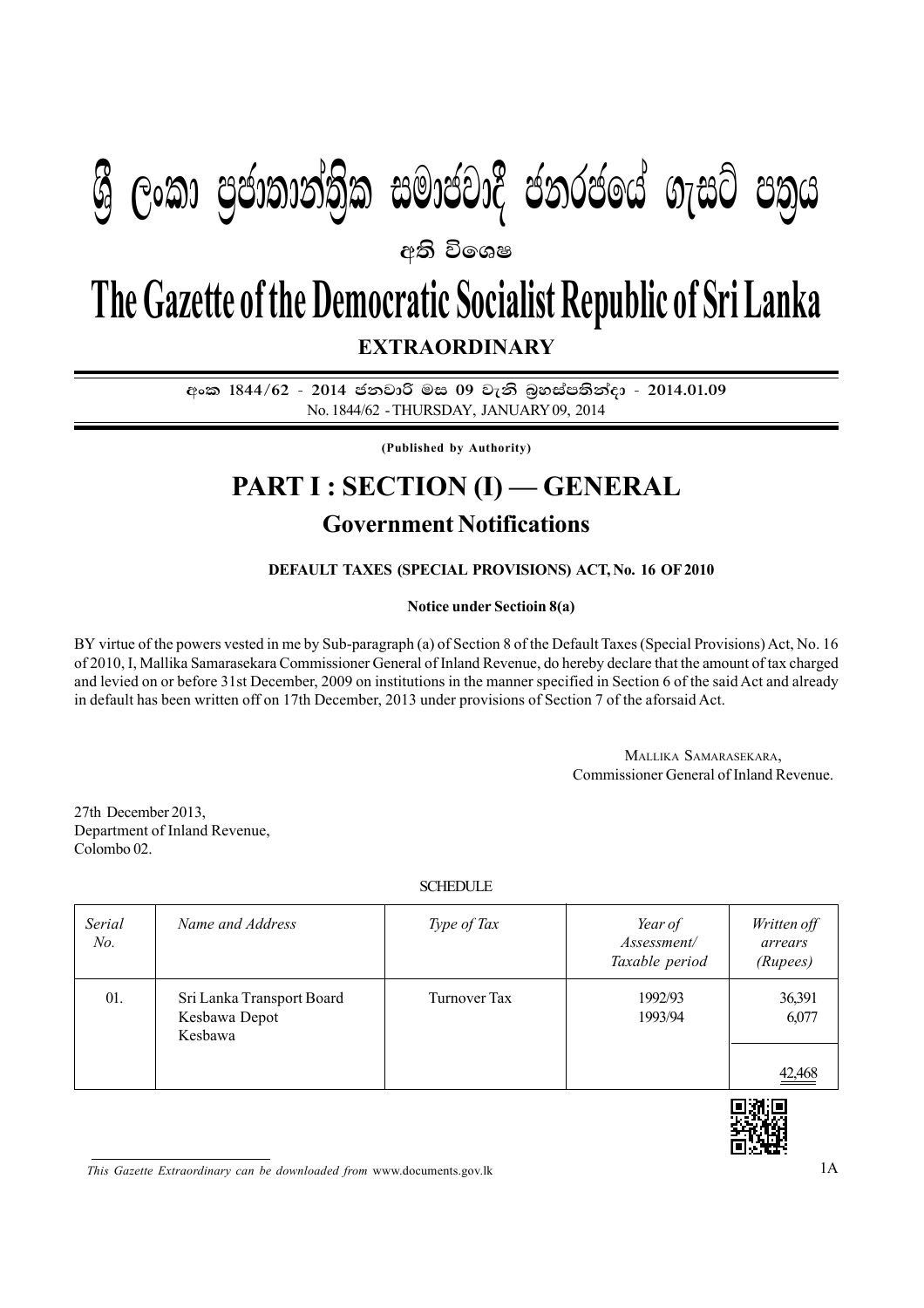#### 2A I **fldgi ( ^**I**& fPoh - Y S % ,xld m %cd;dk a; s %l iudcjd§ ckrcfh a w; s úfYI .eiÜ m; %h - 2014'01'09** PART I : SEC. (I) - GAZETTE EXTRAORDINARY OF THE DEMOCRATIC SOCIALIST REPUBLIC OF SRI LANKA - 09.01.2014

| Name and Address                                                                                  | Type of Tax                                                                                                                                     | Year of<br>Assessment/<br>Taxable period                                    | Written off<br>arrears<br>(Rupees)                                                        |
|---------------------------------------------------------------------------------------------------|-------------------------------------------------------------------------------------------------------------------------------------------------|-----------------------------------------------------------------------------|-------------------------------------------------------------------------------------------|
| Sri Lanka Transport Board<br>Moratuwa Depot<br>Katubadda<br>Moratuwa                              | <b>Turnover Tax</b>                                                                                                                             | 1992/93                                                                     | 57,649                                                                                    |
| Sri Lanka Transport Board<br>No. 200, Kirula Road<br>Colombo 05                                   | Security Levy<br><b>Security Levy</b>                                                                                                           | 1991/92<br>1992/93                                                          | 150,186<br>1,770,398                                                                      |
| Paddy Marketing Board<br>No. 330, Union Place<br>Colombo <sub>02</sub>                            | <b>Income Tax</b><br>Turnover Tax<br>Security Levy<br><b>Security Levy</b><br>Security Levy<br>Security Levy<br>Save the Nation<br>Contribution | 2005/2006<br>1996/97<br>1993/94<br>1994/95<br>1995/96<br>1996/97<br>1997/98 | 1,920,584<br>2,421,512<br>15,641<br>617<br>8,823<br>4,165<br>15,668<br>4,016<br>2,470,442 |
| Department of Food Commissioner<br>No. 330, Union Place<br>Colombo <sub>02</sub>                  | <b>Turnover Tax</b><br>Turnover Tax                                                                                                             | 1992/93<br>1992/93                                                          | 657,213<br>201,569<br>858,782                                                             |
| Cocoon Associated Production<br>Development Authority<br>No. 50/11<br>Siripa Road<br>Colombo 05   | <b>Turnover Tax</b><br>TurnoverTax                                                                                                              | 1989/90<br>1989/90                                                          | 369,298<br>309,220<br>$\frac{678,518}{2}$                                                 |
| Latec Engineering and Managment<br>Services<br>Chandra Vettasinghe Avenue<br>Nawala<br>Rajagiriya | <b>Turnover Tax</b><br><b>Turnover Tax</b>                                                                                                      | 1989/90<br>1990/91                                                          | 171,203<br>167,746<br>338,949                                                             |
| Ministry of Defence and Foreign<br>Affairs<br>No. 15/5<br>Baladaksha Avenue<br>Colombo 03         | Security Levy<br>Security Levy<br>Security Levy<br>Security Levy<br>Security Levy<br>Security Levy<br>Security Levy                             | 1992/93<br>1993/94<br>1993/94<br>1993/94<br>1992/93<br>1992/93<br>1992/93   | 354,823<br>597,357<br>523,281<br>417,786<br>241,566<br>163,839<br>311,123<br>2,609,775    |
|                                                                                                   |                                                                                                                                                 |                                                                             |                                                                                           |

#### SCHEDULE (*Contd.*)